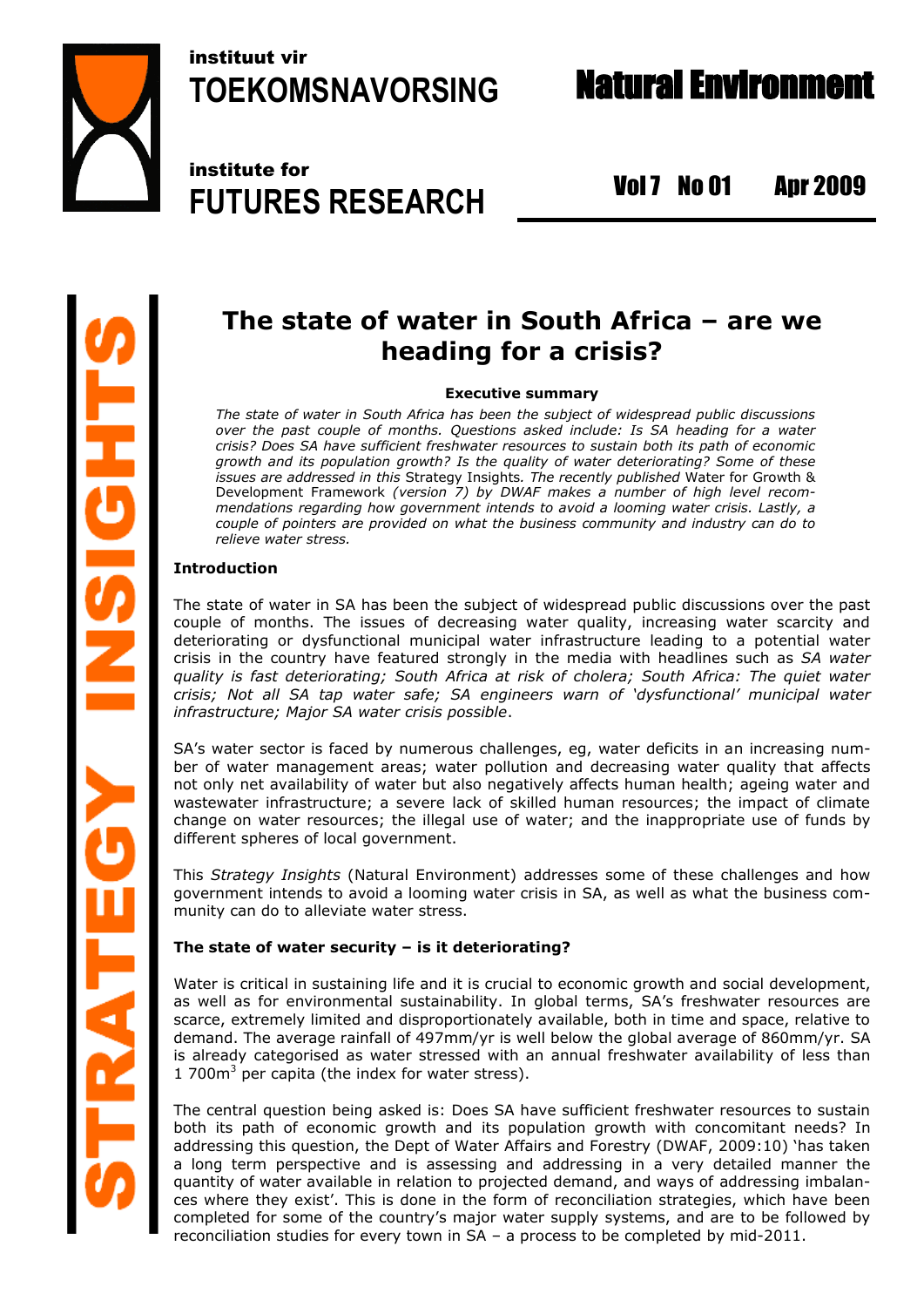

**Figure 1: The state of water security by water management area, 2000 (left) and 2025 (right)** Source: DWAF, 2009:10.

According to the *National Water Resource Strategy* (DWAF, 2004:36), the total annual demand for freshwater in SA in 2000 amounted to 12 871m  $m<sup>3</sup>$ , just slightly less than the available yield of freshwater of 13 227m  $m^3$ . This means that 98% of the national water resource was already allocated or in use in 2000, with little surplus water left. Based on the latest available data (including the completed reconciliation studies), five of the 19 water management areas (WMAs) were already experiencing water shortages in 2000, while only four experienced water surpluses and the remainder were still in balance (Figure 1 - left). A water supply/demand scenario by DWAF (2009:10) illustrates that by 2025 water shortages will become more prevalent 'if proper attention is not given to providing more water, and managing demand'. In general, water deficits are projected to widen and surpluses to narrow. Thus, the country is 'more likely to experience water shortages than water surpluses' (Figure 1 - right) (DWAF, 2009:10).

It is important to note that for the country as a whole, water consumption/demand (black bars in Figure 2) is projected to exceed water availability/supply (yellow bars) by 2025 in both the base and high scenarios of DWAF. Although there is the potential for the development of an additional 5 410 $m^3$ /yr (red bar), mainly through the construction of new storage dams and further groundwater utilisation, the potential for water resource development exists mainly in the southern parts of KwaZulu-Natal and the eastern parts of the Eastern Cape.



**2000 and 2025 (base and high scena-**

Of particular concern is the status of water security in the major metropolitan areas of SA. Not only are these the hubs of economic growth (and economic

**rios)** Source: DWAF, 2009:10

development leads to increased water use), but these are also the areas experiencing relatively high population growth rates due to rapid urbanisation, which, in turn, increases the stress on water infrastructure. In fact, it is stated by DWAF (2009:17) that based on the existing reconciliation strategies, 'water shortages are predicted for the majority of large towns [not only for the metropolitan areas] in the short to medium term, necessitating urgent intervention'.

The possibility of Gauteng, a largely metropolitan province (consisting of Johannesburg, Tshwane/- Pretoria and Ekurhuleni), experiencing water shortages as soon as 2013, especially if there is a period of severe drought, was recently debated in the media. Although Ms LB Hendricks, Minister of Water Affairs and Forestry reacted to this by stating that the water shortage in the province can be averted, given the recent decision of cabinet to proceed with the 2<sup>nd</sup> phase of the Lesotho Highlands Water Project, subject to the conclusion of a protocol with the government of Lesotho, the project is expected to be completed in 2019 – six years after the expected 2013 water shortage in Gauteng (Naidoo, 2009:18).

2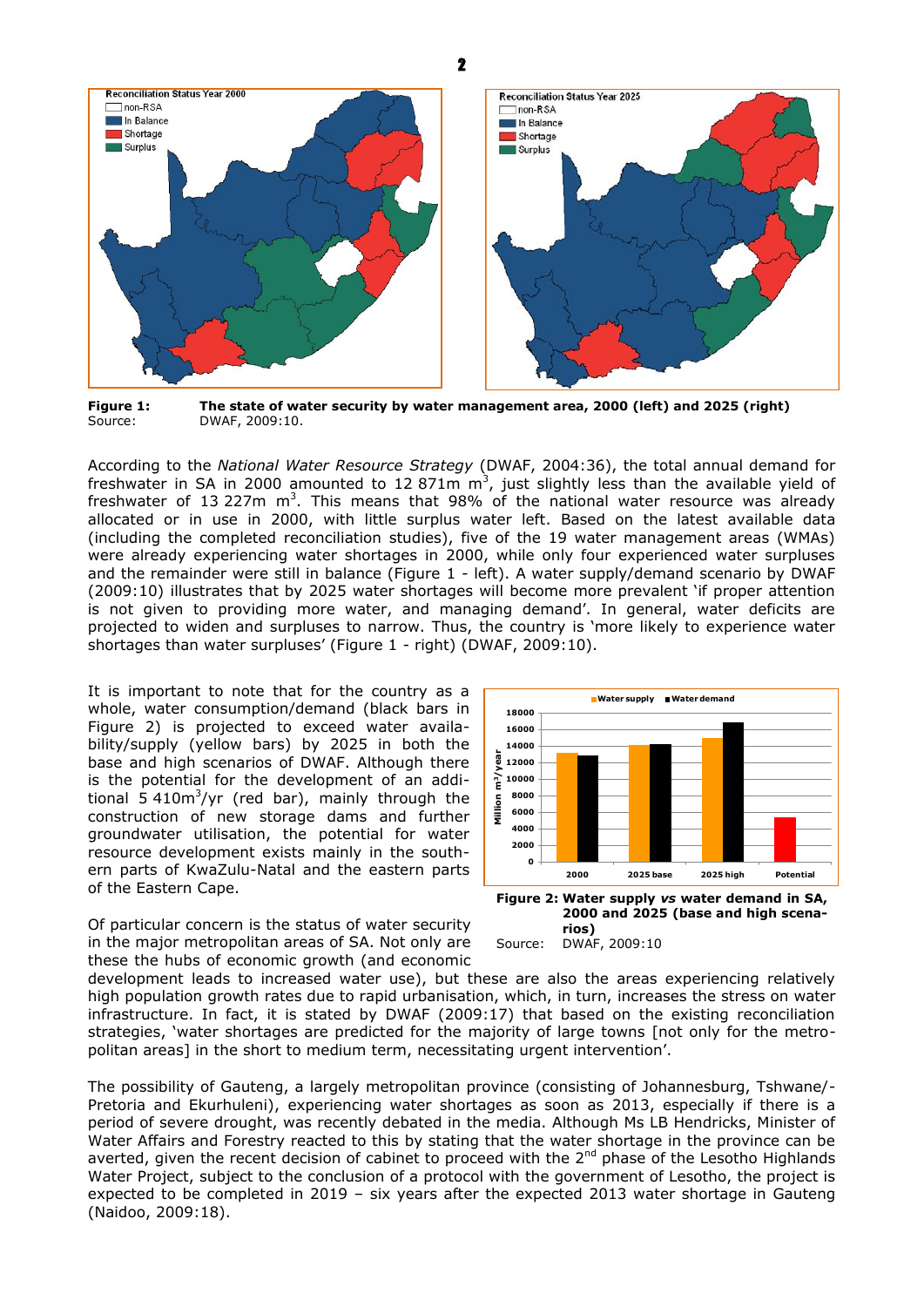#### **The state of water quality – is it worsening?**

The availability or quantity of water is closely linked to the quality of water. If the latter deteriorates, it has a negative impact on the net availability of water. In SA, water resources are comprised of the following three sources, *viz*, 77% is sourced from surface water (eg, dams and rivers), 14% from return flows (eg, sewage and effluent purification) and 9% from groundwater (eg, boreholes) (DWAF, 2009:12; *Imiesa*, 2009). The major sources of water pollution include uncontrolled sewage, poorly managed waste water treatment works, chemical discharges, petroleum leaks and spills, dumping in old mines and pits, human settlements, and agricultural chemicals that are washed off or seep down from farm fields. Bacterial contamination, which arises not only from the absence or the poor maintenance of sanitation facilities, but also from livestock defecation entering rivers and streams, is widespread in SA. If used untreated, such contaminated water can cause water-borne diseases such as diarrhoea, cholera, dysentery and skin infections.

The recent very severe cholera epidemic in Zimbabwe which infected more than 90 000 people and caused the death of more than 4 100 people comes to mind. Although a host of factors combined to make this outbreak of cholera so devastating, the main cause was the total breakdown of water and sanitation infrastructure. Compared to Zimbabwe, SA has a well developed water and sanitation infrastructure system in place, and tap water that is among the best in the world (excluding some rural areas), according to DWAF. However, about 5m people still lacked adequate and safe water supplies in 2008, while 15m still lacked basic sanitation in spite of millions of South Africans gaining access to a formal water supply and sanitation services since 1994. Until this backlog is eradicated, the threat of water-borne diseases remains a reality.

In general, the quality of SA's freshwater resources is deteriorating. According to Dr Anthony Turton, former water scientist at the CSIR, SA's water resources have lost their dilution capacity, 'so all pollutants and effluent streams will increasingly need to be treated to ever higher standards before being discharged into communal waters or deposited in landfills' (Turton, 2008:3). Decades of mining for gold and other minerals have left much of the water supply heavily polluted with heavy metals and other pollutants. A 2008 CSIR study entitled *State of the Nation Report* found cyanobacterial blooms (also known as blue-green algae that can cause diarrhoea and vomiting) recorded in many 'if not most' of river and reservoir systems – from where most of SA's drinking water is obtained – because of 'prevailing high levels of eutrophication caused by inadequate treatment of domestic and industrial effluents' discharged in their catchments (Independent Online, 22 Sept 2008).

'Of particular concern is the status of the Waste Water Treatment Works, which are affected by failing infrastructure (water purification and reticulation infrastructure), poor waste water collection and treatment systems, and lack of human resources (capacity and skills) to meet effluent standards. The impact of poorly managed Waste Water Treatment Works is the inability to sustain safe drinking water' (DWAF, 2009:23). Addressing a municipal conference on water and sanitation in Johannesburg in 2008, Minister Hendricks said far



too many municipal Waste Water Treatment Plants were operating below the required standards. 'Indications were that 60% of the treatment plants, the facilities that treat sewage, required maintenance or intervention, with poor compliance to the required effluent standards' (*Business Day*, 2008). According to Dr Turton, SA has failed to maintain its investment in the infrastructure needed to maintain a clean water supply. Capital investment in water and sanitation infrastructure peaked in the 1980s and has since declined drastically (Figure 3).

Not only is there a need to invest in new infrastructure in areas that lack safe water supplies and sanitation services, but there is also the need to invest in the upgrading and maintenance of existing water and sanitation infrastructure. According to DWAF (2009:23), limiting factors for addressing backlogs and expanding service delivery include

lack of skilled contractors to render services and poor construction supervision, which diminishes the life expectancy of infrastructure;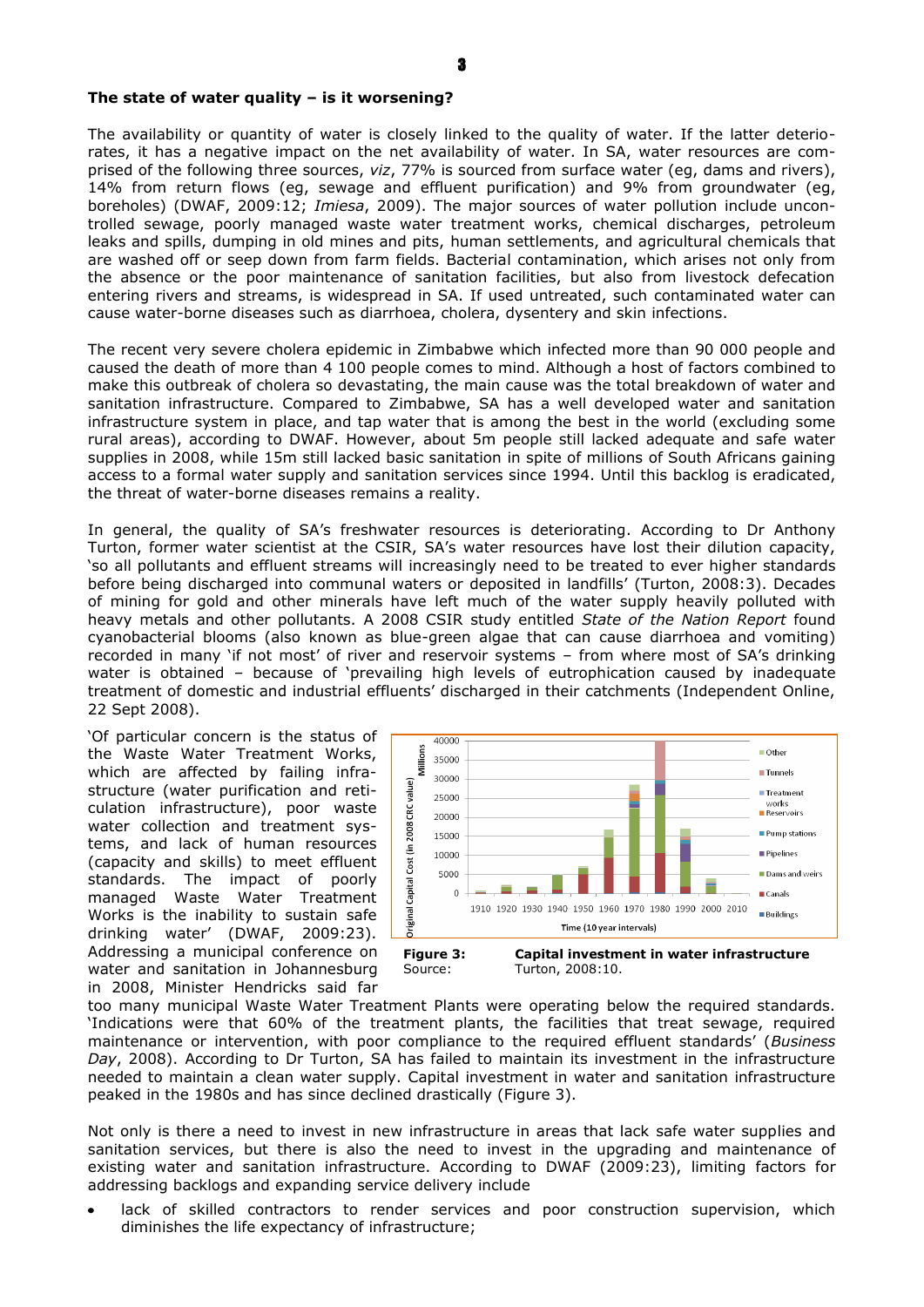- lack of municipal staff (especially engineers, scientists and technicians) to operate and maintain water services infrastructure; and
- absent or weak municipal systems for infrastructure management.

# **Implications**

SA is a water scarce country with demand already exceeding supply in certain WMAs and cities. In addition, water quality is deteriorating and many municipalities are unable to maintain ageing water and wastewater infrastructure particularly due to a lack of skilled personnel such as engineers and technicians. Factors that could worsen the water situation in SA are the impact of climate change on precipitation, increasing urbanisation, population growth, expansion of business activity and increasing affluence. If SA's water resources are not properly managed, the country is heading for a crisis.

Although the provision of freshwater and sanitation services is primarily the responsibility of the government, water is everybody's business and everybody's responsibility. In conclusion, the main recommendations of the *Water for Growth and Development Framework* (WGDF) recently launched by DWAF are summarised, that is how government intends to avoid a water crisis, followed by some pointers on what industry/business can do to alleviate water stress.

## *Recommendations by government*

The WGDF is intended 'to guide actions and decisions that will ensure water security in terms of quantity and of quality to support South Africa's requirements for economic growth and social development' (DWAF, 2009:2). The main recommendations of the WGDF are the following:

- Strengthening institutional capacity.
- Mainstreaming water water must be placed at the heart of all development planning  $\bullet$ decisions.
- Diversifying the water mix. While surface water will remain the predominant source of water in the long term, DWAF expects surface water to contribute proportionately less (65% by 2040 compared to 77% in 2008), with significant increases in return flows through the treatment of urban and mining effluent (22% *vs* 15%) and desalination (3% *vs* <1%). The latter is considered to be highly feasible for limited use in coastal locations.
- Promoting water conservation and water demand management.
- Promoting and maintaining water quality.
- Addressing service backlogs and achieving the 2014 target for universal access to water and sanitation services.
- Changing water use behaviour for the future, especially the unlawful and damaging extraction from, and pollution of the Vaal River system by commercial users and the extent of water use inefficiencies among commercial irrigation agriculture.
- Nurturing attitudinal and behavioural changes towards the value of water by means of national awareness campaigns (DWAF, 2009:3-5).

# *The role of industry/business in alleviating water stress*

The business community forms part of the solution to issues or problems related to water and sanitation. Jack Moss of the group Business Action for Water recently stated at the Fifth World Water Forum held in Istanbul: 'Without water, there is no business. Without business, there is no water' (Inter Press Service, 2009). According to the World Business Council for Sustainable Development (2006:13), industry/business can do the following to alleviate stress on water resources:

- Put its own house in order by
	- $\circ$  Measuring and monitoring water use understanding the water 'footprint' of the business both inside and outside the corporate 'fenceline'.
	- $\circ$  Continuing to reduce water consumption per dollar of output and work towards the goal of zero discharge by:
		- Recycling and reusing water.
		- Lowering toxic and other contaminants in all operations involving water.
		- Changing production processes to be more water efficient.